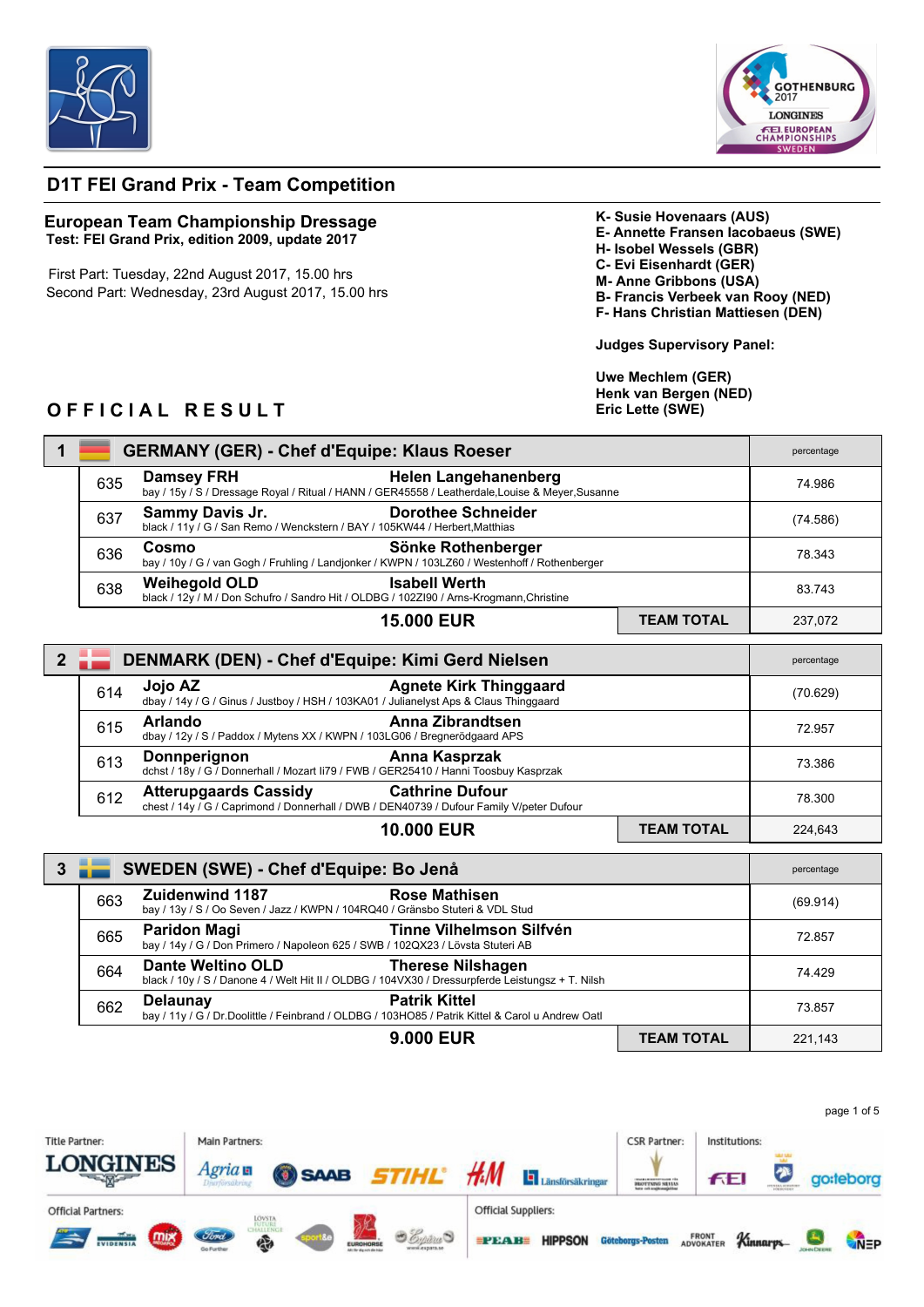



| 4              | $\frac{1}{2}$ | <b>GREAT BRITAIN (GBR) - Chef d'Equipe: Caroline Griffith</b>                                                                                         |                   | percentage |
|----------------|---------------|-------------------------------------------------------------------------------------------------------------------------------------------------------|-------------------|------------|
|                | 630           | Lollipop 126<br><b>Emile Faurie</b><br>bay / 13y / G / Lord Sinclair I / Welt Hit I O / HANN / 105DY76 / Knyaginicheva, Elena                         |                   | 72.286     |
|                | 633           | <b>Super Novall</b><br><b>Spencer Wilton</b><br>bay / 14y / G / de Niro / HANN-GB / 102UB50 / Jen Goodman & Spencer Wilton                            |                   | 72.086     |
|                | 631           | <b>Nip Tuck</b><br><b>Carl Hester</b><br>bay / 13y / G / Don Ruto / Animo / KWPN / 102UB47 / Mr C Hester, Miss Jane De La Mare                        |                   | 74.900     |
|                |               | 6.000 EUR                                                                                                                                             | <b>TEAM TOTAL</b> | 219,272    |
| $5\phantom{1}$ |               | NETHERLANDS (NED) - Chef d'Equipe: Rien Van der Schaft                                                                                                |                   | percentage |
|                | 643           | Patrick van der Meer<br><b>Zippo</b><br>chest / 13y / G / Rousseau / Haarlem / KWPN / 103NA98 / Trainingsstal De Hoeve                                |                   | (71.114)   |
|                | 644           | <b>Four Seasons 19</b><br>Diederik Van Silfhout<br>chest / 13y / G / Fürst Piccolo / Mon Cheri / WESTF / 104KH92 / S.D.O. Dressage & J.v.Silfout & A. |                   | 72.528     |
|                | 645           | <b>Cennin</b><br><b>Madeleine Witte-Vrees</b><br>chest / 10y / S / Vivaldi / Donnerhall / KWPN / 104MY84 / N.F. Witte & J.E.J. Cuppen                 |                   | 71.643     |
|                | 642           | <b>Glock's Voice</b><br><b>Edward Gal</b><br>black / 15y / S / de Niro / Rohdiamant / KWPN / NED40937 / Glock HPC Holding                             |                   | 72.457     |
|                |               | <b>5.000 EUR</b>                                                                                                                                      | <b>TEAM TOTAL</b> | 216,628    |
| 6              |               | PORTUGAL (POR) - Chef d'Equipe: Claudia Matos                                                                                                         |                   | percentage |
|                | 652           | <b>Bariloche</b><br>Vasco Mira Godinho<br>grey / 11y / S / Rouxinol / Hostil / LUS / 103KX01 / Christine Jacoberger                                   |                   | (66.357)   |
|                | 651           | Sai Baba Plus<br><b>Boaventura Freire</b><br>bay / 10y / S / Sir Donnerhall / de Niro / HANN / 103LR81 / Dressage Plus, Lda                           |                   | 67.214     |
|                | 650           | Coroado<br><b>Maria Caetano</b><br>10y / S / Rubi / LUS / 103VQ51 / Juan Manuel Cordeiro                                                              |                   | 70.842     |
|                | 653           | <b>Santurion de Massa</b><br><b>Daniel Pinto</b><br>bay / 11y / S / Munchhausen / Estoiro / POR / 103YD95 / Syndicat Santurion                        |                   | 72.600     |
|                |               |                                                                                                                                                       | <b>TEAM TOTAL</b> | 210.656    |
| $\overline{7}$ | 高             | <b>SPAIN (ESP) - Chef d'Equipe: Luis Lucio</b>                                                                                                        |                   | percentage |
|                | 616           | <b>Diavolo II de Laubry</b><br><b>Cristobal Belmonte Roldan</b><br>14y / S / Alibi de Laubry / Unknown / BWP / 104EX78 / Cristobal Belmonte Roldan    |                   | (65.443)   |
|                | 618           | Jordi Domingo Coll<br><b>Mango Statesman</b><br>bay / 10y / S / Sandro Hit / 103XJ43 / Jordi Domingo Coll                                             |                   | 68.571     |
|                | 617           | <b>Alcaide</b><br><b>Claudio Castilla Ruiz</b><br>chest / 12y / S / Lobito / 103DW31 / Claudio Castilla- Yeguada la Perla                             |                   | 69.228     |
|                | 619           | Deep Impact 3<br>Severo Jesus Jurado Lopez<br>black / 14y / G / de Niro / Rubinstein I / HANN / 104EJ06 / Robert Acs & Aniko Losonczy                 |                   | 72.386     |
|                |               |                                                                                                                                                       | <b>TEAM TOTAL</b> | 210.185    |

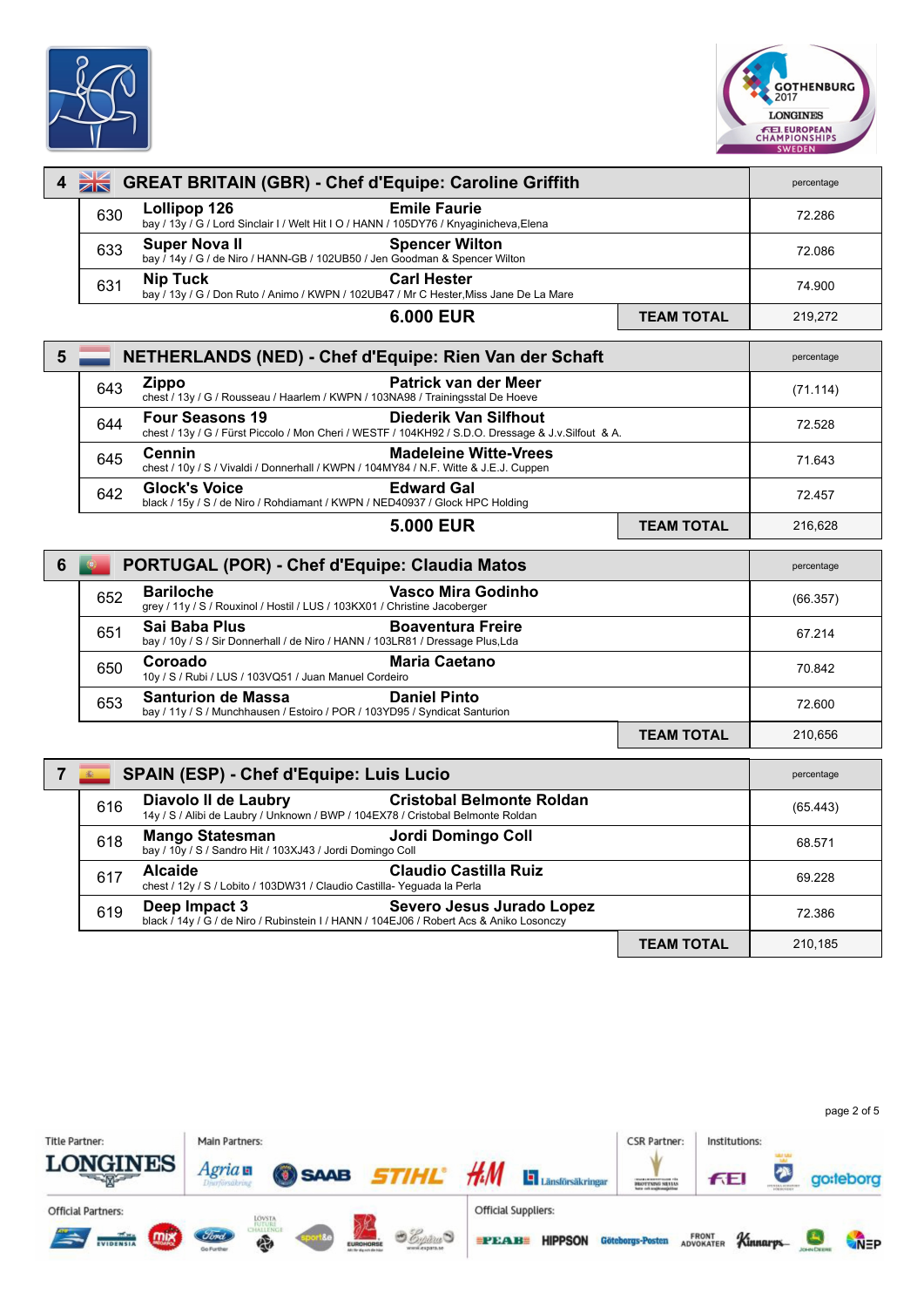



| 8  |                                                                                                                                                           | SWITZERLAND (SUI) - Chef d'Equipe: Geneviève Pfister                                                                                                      |                   | percentage |
|----|-----------------------------------------------------------------------------------------------------------------------------------------------------------|-----------------------------------------------------------------------------------------------------------------------------------------------------------|-------------------|------------|
|    | 658                                                                                                                                                       | Raffaelo v. Bene<br>Anna-Mengia Aerne<br>grey / 16y / S / Royal Diamond / Lanacar / 104NB08 / Aerne-Caliezi Anna-Mengia                                   |                   | 68.671     |
|    | 661                                                                                                                                                       | Darko of de Niro ZS CH<br><b>Charlotte Lenherr</b><br>black / 13y / S / de Niro / Gagneur / CH / 104AU21 / Zellweger-Schmidhauser Mauz&Zellweg            |                   | (EL)       |
|    | 659                                                                                                                                                       | Dandy de la Roche CMF CH<br>Antonella Joannou<br>chest / 12y / G / Dressage Royal / Walt Disney / CH / 104JV36 / Joannou Antonella&Joannou Léana          |                   | 67.671     |
|    | 660                                                                                                                                                       | <b>Smeyers Molberg</b><br><b>Marcela Krinke Susmelj</b><br>bay / 16y / G / Michellino / Rambo / DWB / DEN40115 / Meyer Irene + Krinke Susmelj Marcel      |                   | 68.857     |
|    |                                                                                                                                                           |                                                                                                                                                           | <b>TEAM TOTAL</b> | 205,199    |
| 9  |                                                                                                                                                           | AUSTRIA (AUT) - Chef d'Equipe: Diana Wünschek                                                                                                             |                   | percentage |
|    | 603                                                                                                                                                       | <b>Auheim's Picardo</b><br><b>Christian Schumach</b><br>bay / 16y / S / Prince Thatch XX / World Cup I / HANN / 103DP44 / Mag. DI Ägyd Pengg              |                   | (66.957)   |
|    | 602                                                                                                                                                       | <b>DSP Rodriguez</b><br><b>Astrid Neumayer</b><br>dbay / 17y / G / Rubinstern Noir / Gaspari II / BRAND / 103VJ26 / Astrid Neumayer                       |                   | 67.071     |
|    | 604                                                                                                                                                       | Söhnlein Brilliant MJ<br><b>Belinda Weinbauer</b><br>bay / 15y / S / Shakespeare In Love / Rabino / HANN / AUT40448 / Marianne Jerich                     |                   | 70.328     |
|    | 601                                                                                                                                                       | <b>Blind Date 25</b><br><b>Victoria Max-Theurer</b><br>chest / 15y / M / Breitling W / Donnerhall / HANN / GER43435 / Gestüt Vorwerk & Elisabeth Max-Theu |                   | 67.543     |
|    |                                                                                                                                                           |                                                                                                                                                           | <b>TEAM TOTAL</b> | 204,942    |
| 10 | FRANCE (FRA) - Chef d'Equipe: Jean Bemelmans                                                                                                              |                                                                                                                                                           |                   | percentage |
|    | 626                                                                                                                                                       | <b>Marie Emilie Bretenoux</b><br><b>Quartz of Jazz</b><br>bay / 13y / G / Lawrence / Urleven Pironniere / SF / 104IB12 / Monsieur Jean Bretenoux          |                   | (64.714)   |
|    | 627                                                                                                                                                       | <b>After You</b><br><b>Ludovic Henry</b><br>bay / 14y / G / Abanos / Ragazzo / BAY / 103EV75 / Henry Giorgia & Ludovic & Alexandre                        |                   | 66.385     |
|    | <b>Arnaud Serre</b><br>Ultrablue de Massa<br>628<br>black / 9y / G / Rubin Royal, Old / Almonda Mac / POR / 103ZU68 / Mme Anne Sophie Bernard de la Gatin |                                                                                                                                                           | 69.371            |            |
|    | 629                                                                                                                                                       | <b>Pierre Volla</b><br><b>Badinda Altena</b><br>chest / 11y / M / Tolando Kwpn / Goodtimes / KWPN / 103HK27 / Monsieur Pierre Volla                       |                   | 68.371     |
|    |                                                                                                                                                           |                                                                                                                                                           | <b>TEAM TOTAL</b> | 204,127    |
| 11 | RUSSIA (RUS) - Chef d'Equipe: Roman Salov                                                                                                                 |                                                                                                                                                           |                   | percentage |
|    | 657                                                                                                                                                       | <b>Tatiana Miloserdova</b><br>Awakening<br>dbay / 12y / M / Sandreo / Welt Hit II / KWPN / 104EP15 / Miloserdova, Tatiana                                 |                   | 66.886     |
|    | 654                                                                                                                                                       | Vosk<br>Stanislav Cherednichenko<br>bay / 12y / G / Vodoley / HANN / 102YV88 / Merkulova, Inessa                                                          |                   | 62.614     |
|    | 655                                                                                                                                                       | <b>Tatyana Kosterina</b><br>Diavolessa V.<br>9y / M / Don Frederico / Londonderry / HANN / 105AQ96 / Josef Scheele von Alven                              |                   | 70.685     |
|    | 656                                                                                                                                                       | Inessa Merkulova<br>Mister X<br>bay / 13y / G / Egeus / TRAK / 102YZ81 / Merkulova, lnessa                                                                |                   | (EL)       |
|    |                                                                                                                                                           |                                                                                                                                                           | <b>TEAM TOTAL</b> | 200,185    |

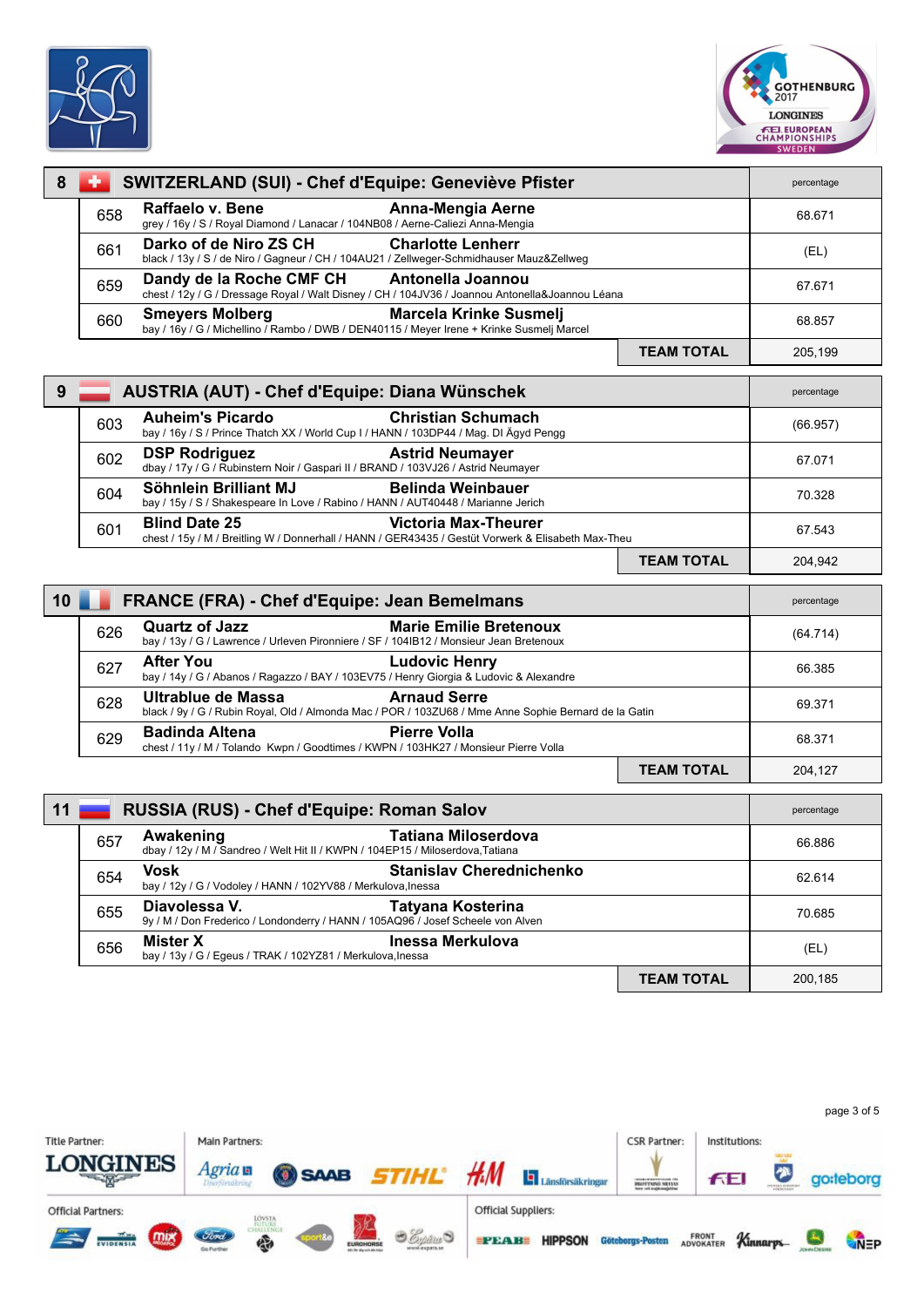



| 12     |     | POLAND (POL) - Chef d'Equipe: Andrzej Salacki                                                                                         |                   | percentage |
|--------|-----|---------------------------------------------------------------------------------------------------------------------------------------|-------------------|------------|
|        | 648 | <b>Dzeko</b><br>Katarzyna Milczarek<br>dchst / 11y / S / Dimaggio / Continue / OLDBG / 103JX25 / Katarzyna Milczarek                  |                   | 66.314     |
|        | 647 | <b>Belcanto 34</b><br>Przemyslaw Kozanowski<br>chest / 10y / G / Breitling W / Donnerhall / HANN / 104LC34 / Ratynski, Edward         |                   | 65.828     |
|        | 649 | <b>Rumba Hit</b><br>Aleksandra Szulc<br>bay / 13y / S / Samba Hit Brbrg / Rotspon Hann / 102NZ50 / Aleksandra Szulc                   |                   | 66.271     |
|        |     |                                                                                                                                       | <b>TEAM TOTAL</b> | 198,413    |
| $13 -$ |     | FINLAND (FIN) - Chef d'Equipe: Mia Stellberg                                                                                          |                   | percentage |
|        | 624 | <b>Kom Ragdoll</b><br>Niina Nilosaari<br>bay / 13y / M / Playboy 107 / Tolstoy 701 Swe / FWB / 104EW24 / Nilosaari Niina              |                   | 64.343     |
|        | 625 | <b>Thai Pee</b><br><b>Terhi Stegars</b><br>bay / 11y / M / Farewell III / Dormello / OLDBG / 103FY73 / Tania Kayser und Terhi Stegars |                   | 64.157     |
|        | 623 | <b>Bellissimo L</b><br>Mikaela Lindh<br>bay / 11y / S / Samba Hit II / Jazz / KWPN / 104BY21 / Dressurstald Solyst&Mikaela Lindh      |                   | (DNS)      |
|        | 622 | <b>Wizard II</b><br><b>Elisabet Ehrnrooth</b><br>black / 15y / G / Wetano / Allegretto / SWB / 103ZR83 / Equiettan Ab                 |                   | 67.014     |
|        |     |                                                                                                                                       | <b>TEAM TOTAL</b> | 195,514    |
| 14     |     | HUNGARY (HUN) - Chef d'Equipe: Iryna Lis                                                                                              |                   | percentage |
|        | 640 | <b>Mystery</b><br>Anikó Losonczy<br>chest / 14y / M / Margue H / Delano / HANN / 103ZB82 / Andrzej Salacki & Santos Developmen        |                   | 64.671     |
|        | 641 | <b>Willy The Hit</b><br><b>Nikolett Szalai</b><br>dbay / 12y / G / Wolkenstein II / Brentano II / HANN / 103XV60 / Szalai, Nikolett   |                   | 65.114     |
|        | 639 | <b>Rasputin</b><br><b>Robert Acs</b><br>bay / 12y / G / Rubin-Royal / Sandro Hit / OLDBG / 105EK34 / Heike Pineau                     |                   | 65.229     |
|        |     |                                                                                                                                       | <b>TEAM TOTAL</b> | 195,014    |
| 15     |     | <b>UKRAINE (UKR) - Chef d'Equipe: Mykhaylo Parkhomchuk</b>                                                                            |                   | percentage |
|        | 666 | <b>Enrico</b><br><b>Oksana Gusarova</b><br>bay / 12y / G / Ehrentusch / WESTF / 104DA74 / Oksana Gusarova                             |                   | 63.329     |
|        | 667 | <b>Flirt</b><br><b>Maksim Kovshov</b><br>black / 14y / G / Robinzon / UWB / 102PW26 / Kovshov Yurii                                   |                   | 63.914     |
|        | 668 | <b>Fleraro</b><br>Inna Logutenkova<br>bay / 14y / G / Flemmingh / Royal Z I / DWB / 104CZ13 / Llc Vian Group                          |                   | 62.886     |
|        |     |                                                                                                                                       | <b>TEAM TOTAL</b> | 190,129    |